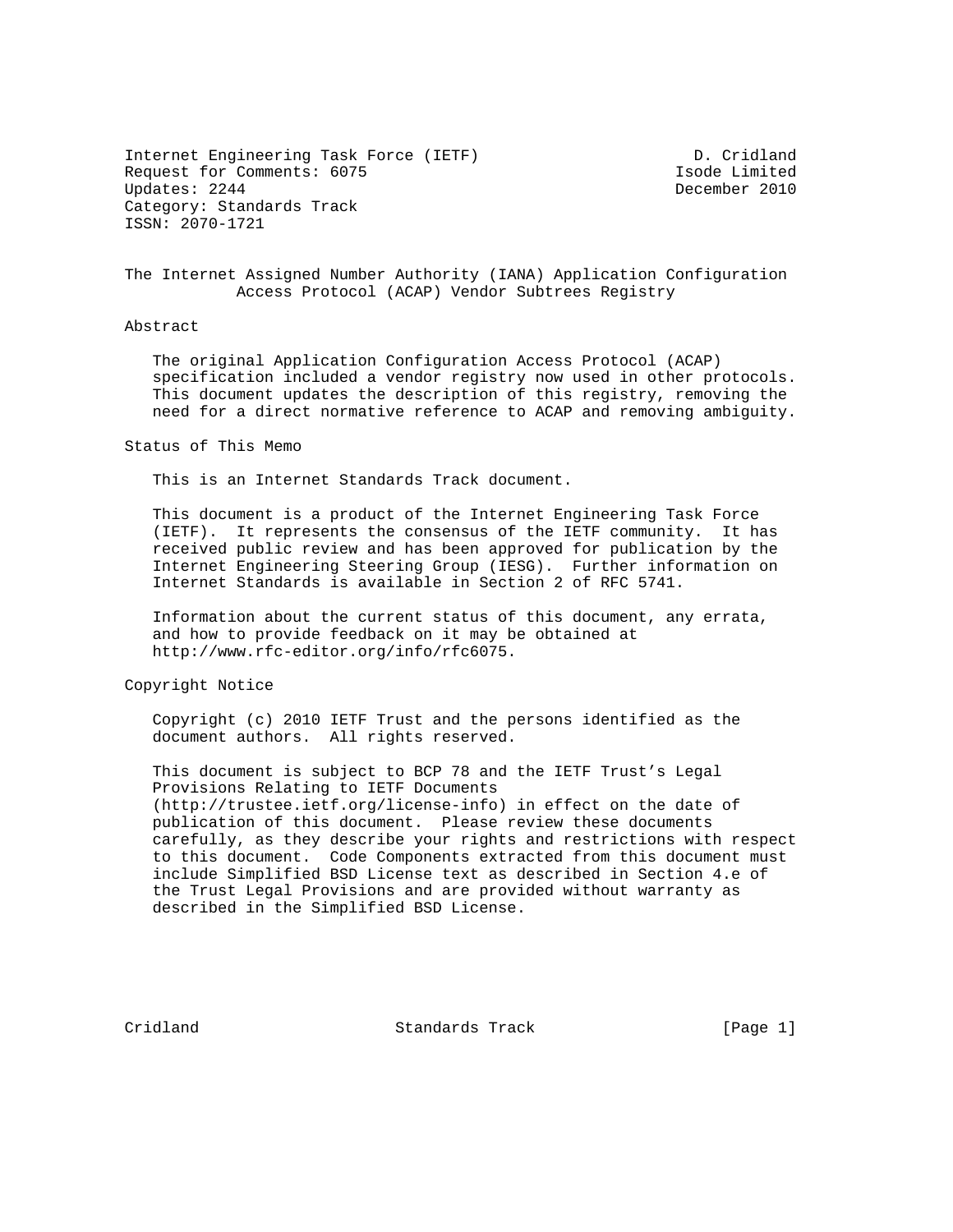Table of Contents

|      | Introduction $\ldots \ldots \ldots \ldots \ldots \ldots \ldots \ldots \ldots$ |  |  |  |  |  |  |  |  |
|------|-------------------------------------------------------------------------------|--|--|--|--|--|--|--|--|
|      | Conventions Used in This Document 2                                           |  |  |  |  |  |  |  |  |
|      | The Vendor Subtree Registry 3                                                 |  |  |  |  |  |  |  |  |
| 3.1. | Internationalization 3                                                        |  |  |  |  |  |  |  |  |
|      |                                                                               |  |  |  |  |  |  |  |  |
|      |                                                                               |  |  |  |  |  |  |  |  |
|      |                                                                               |  |  |  |  |  |  |  |  |
|      |                                                                               |  |  |  |  |  |  |  |  |
|      |                                                                               |  |  |  |  |  |  |  |  |
|      |                                                                               |  |  |  |  |  |  |  |  |
|      |                                                                               |  |  |  |  |  |  |  |  |
|      |                                                                               |  |  |  |  |  |  |  |  |
|      | 7.1. Normative References 6                                                   |  |  |  |  |  |  |  |  |
|      | Informative References 7<br>7.2.                                              |  |  |  |  |  |  |  |  |
|      |                                                                               |  |  |  |  |  |  |  |  |

### 1. Introduction

 The [ACAP] specification includes the specification and creation of the ACAP Vendor Registry, and this registry has subsequently been reused by several specifications, including both [ANNOTATE] and [METADATA], and is proving to be a useful mechanism for namespacing various names to within a specific vendor's scope.

 The use of textual rather than numeric identifiers for vendors benefits engineers and operators who are diagnosing protocol problems by allowing them some possibility of identifying the origin of a vendor attribute without having to look it up in a registry (although that remains a necessary fallback). As such, engineers and operators already have to be familiar with international technical English to diagnose textual protocol problems, the restriction to ASCII may help and is not believed to harm that intended use. Exposure of vendor attributes directly in end-user user interfaces was not an intended use of the registry.

 This document merely updates the registry to reduce ambiguity in the original specification and dissociates it from the original document in all but name, allowing easier referencing. It replaces Section 7.4 and portions of Section 4, particularly Section 4.3, of [ACAP].

2. Conventions Used in This Document

 The key words "MUST", "MUST NOT", "REQUIRED", "SHALL", "SHALL NOT", "SHOULD", "SHOULD NOT", "RECOMMENDED", "MAY", and "OPTIONAL" in this document are to be interpreted as described in [KEYWORDS].

Cridland Standards Track [Page 2]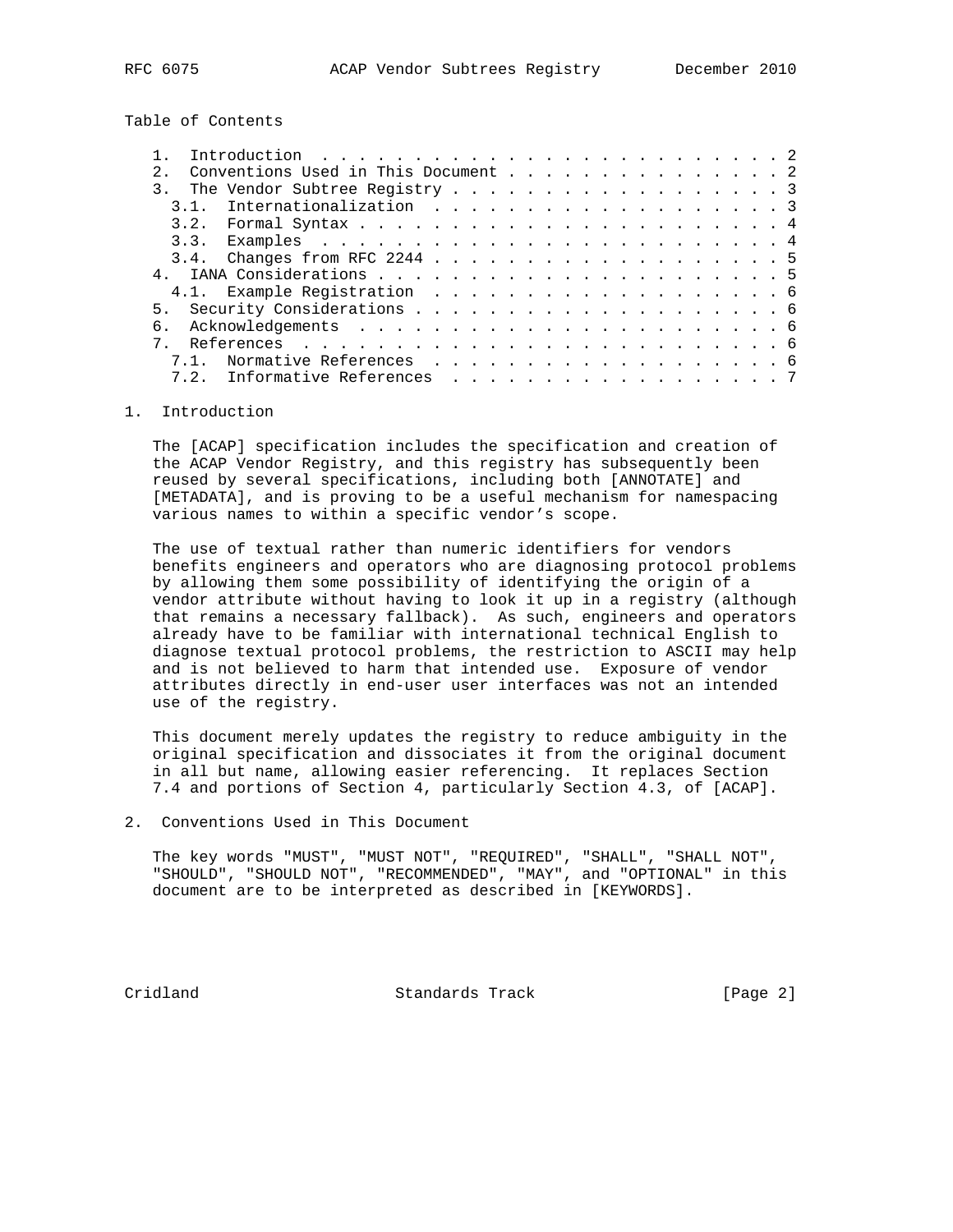The formal syntax is to be considered normative and is specified using [ABNF]. Where a formal syntax and the prose are in conflict, the formal syntax takes precedence.

3. The Vendor Subtree Registry

 A Vendor Token is a UTF-8 string that begins with "vendor." and that is followed by the name of the company or product. This name MUST NOT contain any slash character, period, or the percent and asterisk characters typically used as wildcards.

 Following this may be names, separated from the Vendor Token by a period, which need not be registered, thus forming a complete Vendor Name.

3.1. Internationalization

 Vendor Tokens are able to contain any valid Unicode codepoint, encoded as [UTF-8], except the special characters. Since the publication of [ACAP], however, concerns have been raised on the handling and comparison of full Unicode strings; therefore, this specification restricts the current registrations to the ASCII subset of UTF-8.

 Furthermore, characters such as ASCII control characters, most whitespace, and quotes are likely to be confusing and have been similarly restricted.

 Therefore, this document allows only ASCII letters, digits, the hyphen, and space to be used in registrations (the <iana-vendor-tag> ABNF production in Section 3.2).

 At the time of publication of this document, no existing registrations violate the new restricted syntax on characters allowed in registrations. [ACAP] required all Vendor Tokens to be registered with IANA, so the new restriction is not believed to introduce any interoperability issue.

 Finally, note that this document does not change the requirement on processors to accept other non-ASCII Unicode codepoints in Vendor Tokens (the <possible-vendor-tag> ABNF production in Section 3.2).

Cridland Standards Track [Page 3]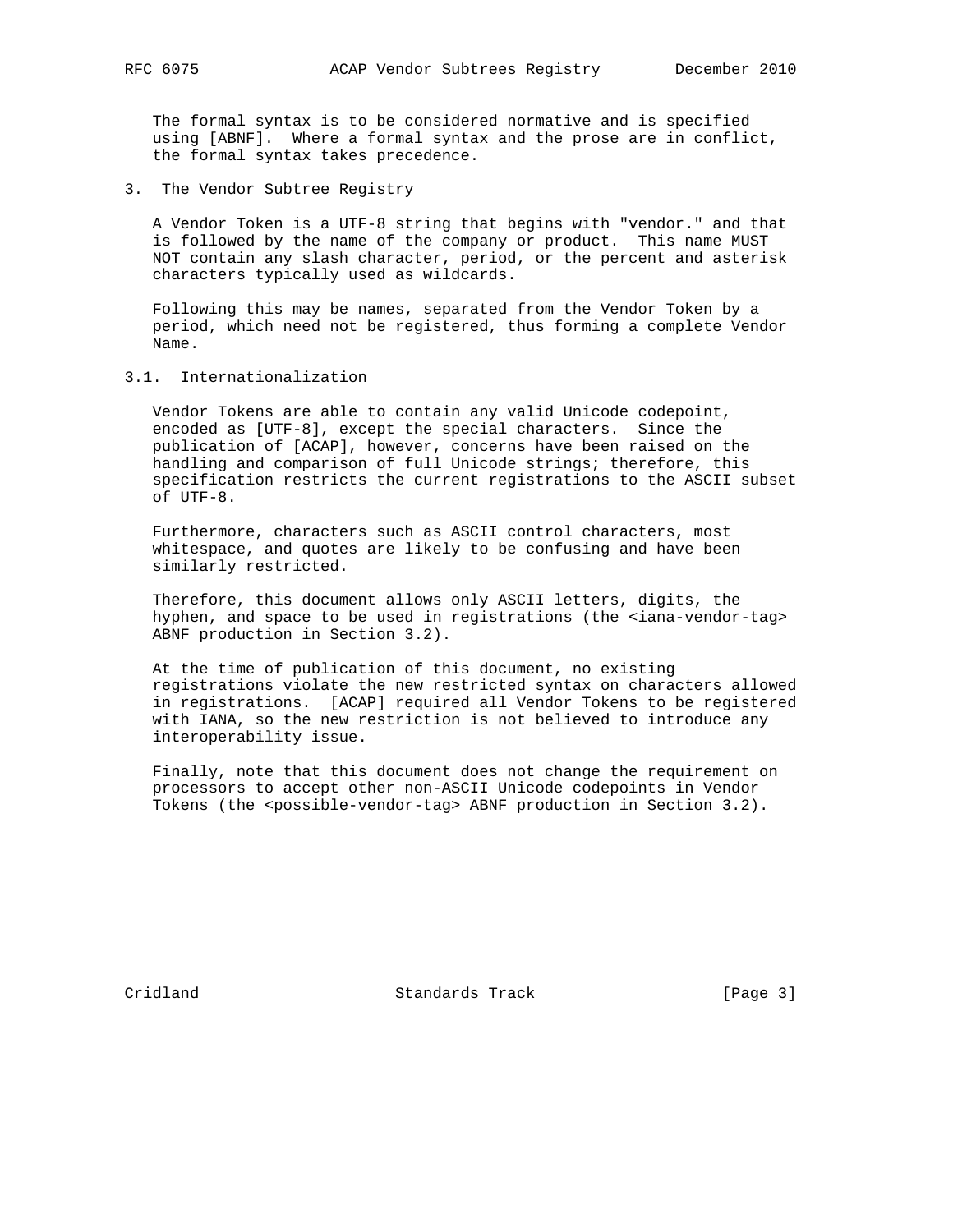## 3.2. Formal Syntax

 This syntax draws upon productions found within [ABNF] and [UTF-8]. Productions replace those in Section 4.3 of [ACAP].

| vendor-name     | = vendor-token *("." name-component)                                                                                                                                                 |  |  |  |  |  |  |
|-----------------|--------------------------------------------------------------------------------------------------------------------------------------------------------------------------------------|--|--|--|--|--|--|
| name-component  | $=$ *(name-char / UTF8-2 / UTF8-3 / UTF8-4)                                                                                                                                          |  |  |  |  |  |  |
| name-char       | $=$ $x01-24$ / $8x26-29$ / $8x2B-2D$ / $8x30-7F$<br><i>ii</i> ASCII-range characters not including ".",<br>$i : " / " , "$ ; ", or "*".                                              |  |  |  |  |  |  |
| vendor-token    | = "vendor." vendor-tag<br>:: MUST be registered with IANA                                                                                                                            |  |  |  |  |  |  |
| vendor-tag      | = iana-vendor-tag / possible-vendor-tag                                                                                                                                              |  |  |  |  |  |  |
| iana-vendor-taq | $= 1*(ALPHA / DIGIT / SP / "-")$<br>:: This production represents<br><i>ii</i> allowed forms for registrations<br><i>i</i> iunder the rules specified in this<br><i>ii</i> document. |  |  |  |  |  |  |
|                 | possible-vendor-tag = name-component<br>:: This production represents what<br><i>ii</i> applications and specifications<br>:: MUST be able to accept.                                |  |  |  |  |  |  |

### 3.3. Examples

 A company Example, Ltd. might register the Subtree "vendor.example". This means it may use "vendor.example", or any name at all beginning "vendor.example.", such as "vendor.example.product".

 These names might be used in several protocols, and are reserved in all the relevant protocols, so "vendor.example" might be an ACAP [ACAP] dataset class name, and "/vendor/vendor.example" might be a tree of IMAP ANNOTATE entries [ANNOTATE].

 Example, Ltd. is free to use either "vendor.example", and group specific products under it using the relevant protocol's hierarchy - perhaps "/shared/vendor/vendor.example/product" annotation [ANNOTATE], or using more specific names, such as "/shared/vendor/ vendor.example.product" annotation.

 Note that the solidus ("/") characters in the examples above are protocol delimiters that are themselves not part of the Vendor Token.

Cridland Standards Track [Page 4]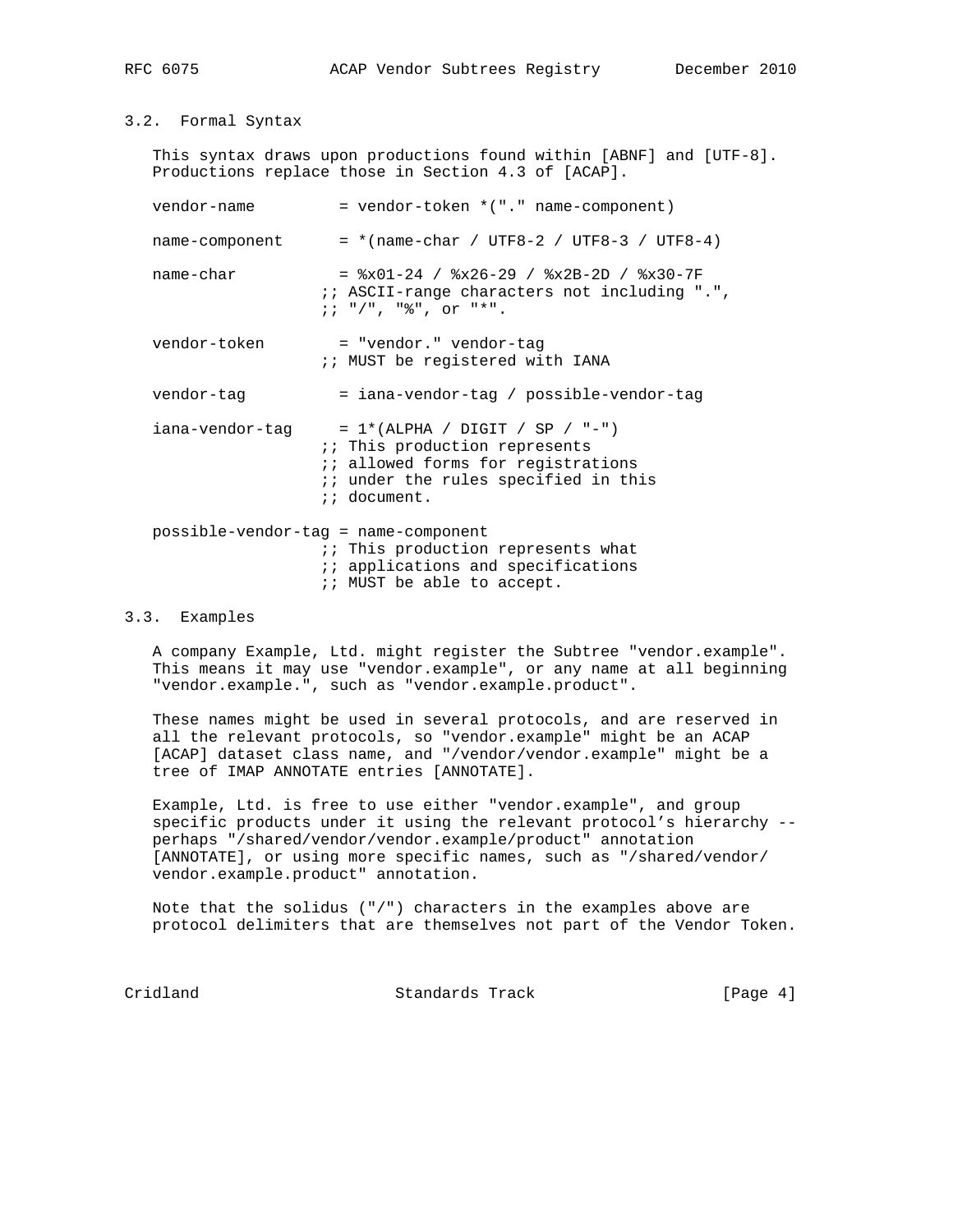#### 3.4. Changes from RFC 2244

 This non-normative section details changes from the original specification of the registry in RFC 2244.

- o Vendor Tokens are restricted to ASCII for registration purposes.
- o Clarifications that "vendor.<company/product name>" means "vendor.company name" or "vendor.product name" - "vendor.company/ product" is and always has been illegal.
- o Made "vendor.company" a name in its own right RFC 2244 only refers to a prefix of "vendor.company.".
- o Added example registration, in line with [EXAMPLES].
- 4. IANA Considerations

 This specification updates the IANA registry named the ACAP "Vendor Subtrees" registry. IANA has updated the registry to point at this document.

 Vendors may reserve a portion of the ACAP namespace, which is also used as the namespace for several other protocols, for private use. Vendor Names are reserved for use by that company or product, wherever used, once registered. Registration is on a first come, first served basis. Whenever possible, private attributes and classes should be eschewed in favour of improving interoperable protocols.

 Vendors may only use names conforming to iana-vendor-tag at the current time; future revisions of this specification may change this.

 To: iana@iana.org Subject: Registration of ACAP Vendor Subtree

Private Prefix: vendor.name

Person and email address to contact for further information:

(company names and addresses should be included where appropriate)

Cridland Standards Track [Page 5]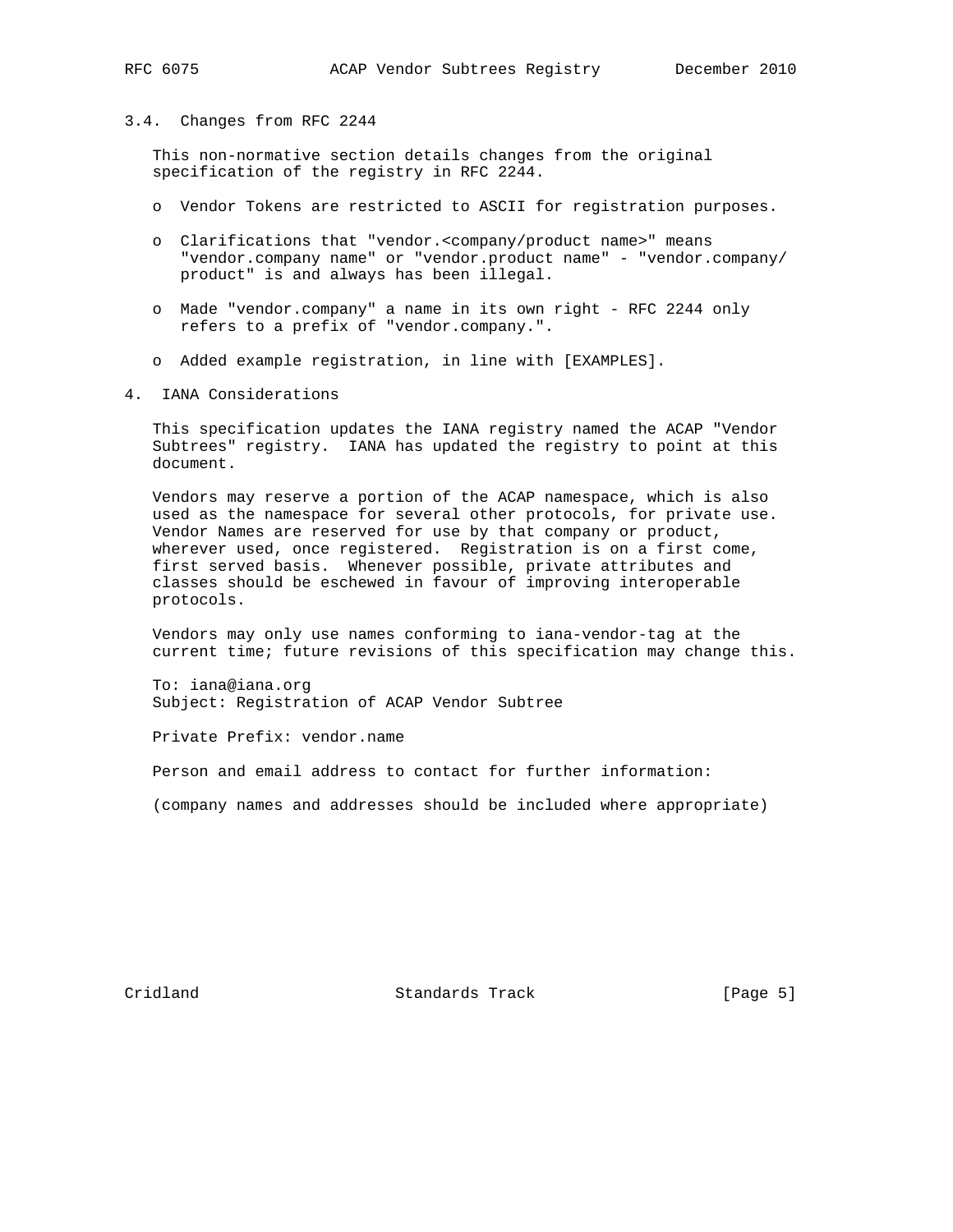4.1. Example Registration

 IANA is requested to add the following registration, for use by specification authors in examples, similarly to the domains specified in [EXAMPLES]:

 To: iana@iana.org Subject: Registration of ACAP Vendor Subtree

Private Prefix: vendor.example

Person and email address to contact for further information:

Dave Cridland <dave.cridland@isode.com>

5. Security Considerations

 There are no known security issues with this registry. Individual protocols using Vendor Subtree names may have security issues, and the introduction of Unicode has, in itself, security implications - the restriction of this is thought to mitigate these.

6. Acknowledgements

 Thanks must go to Chris Newman, John Myers, and the other designers of ACAP for the initial creation of the registry. Thanks also to Alexey Melnikov for advice on this revision.

- 7. References
- 7.1. Normative References
	- [ABNF] Crocker, D. and P. Overell, "Augmented BNF for Syntax Specifications: ABNF", STD 68, RFC 5234, January 2008.
	- [ACAP] Newman, C. and J. Myers, "ACAP -- Application Configuration Access Protocol", RFC 2244, November 1997.

[KEYWORDS]

 Bradner, S., "Key words for use in RFCs to Indicate Requirement Levels", BCP 14, RFC 2119, March 1997.

 [UTF-8] Yergeau, F., "UTF-8, a transformation format of ISO 10646", STD 63, RFC 3629, November 2003.

Cridland **Standards Track** [Page 6]